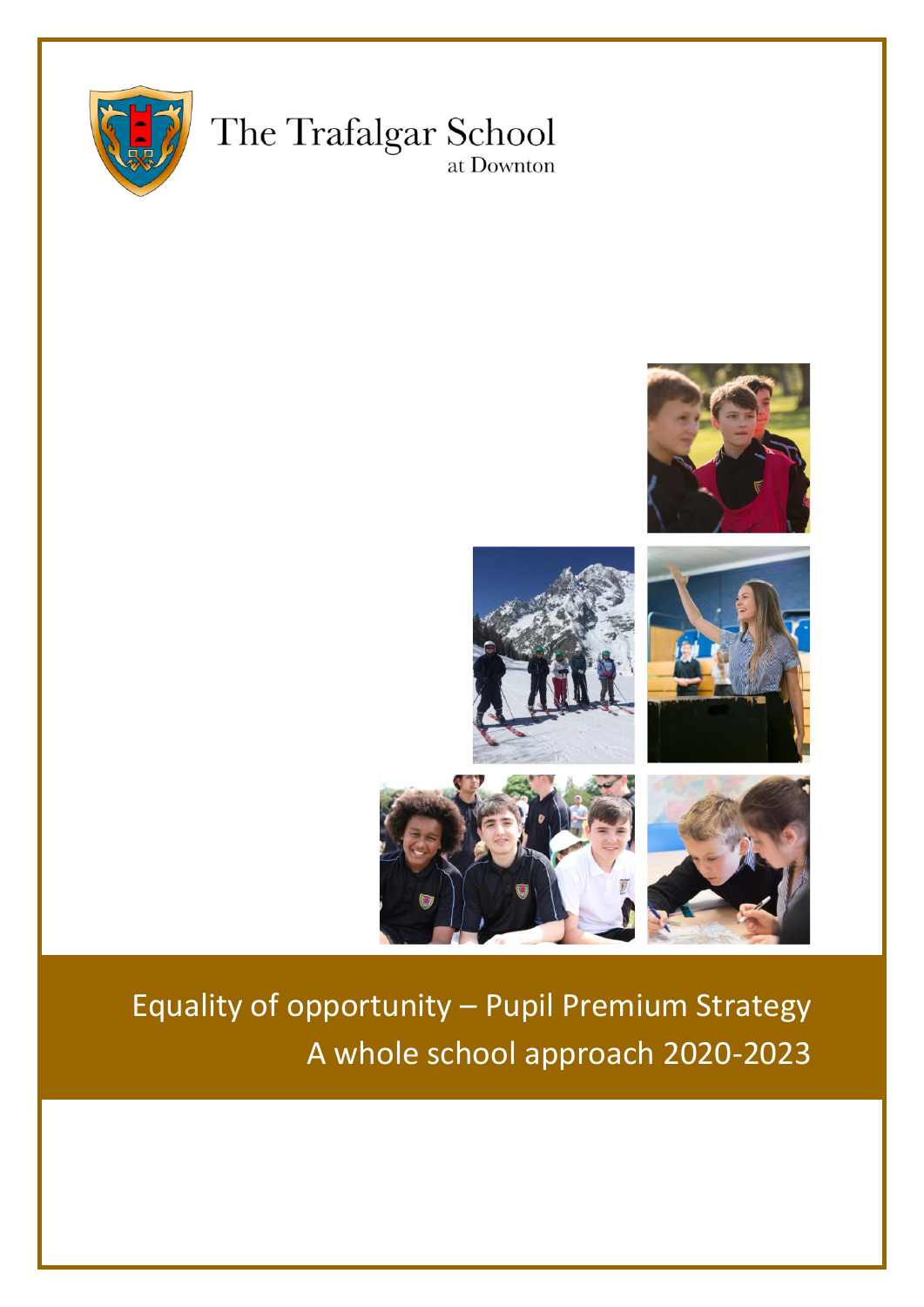#### **What is the Pupil Premium?**

National statistics demonstrate that students experiencing 'financial hardship' do not achieve<sup>1</sup> as well as their peers. The Pupil Premium Grant is paid to schools for students who are: recorded as being eligible for Free School meals (FSM) in the last 6 years (Ever6), who are 'Looked After', who are supported by the National Asylum Support Service (NASS) or who have a parent serving in the Armed Forces.

The Government believes that the Pupil Premium, which is additional to main school funding, is the best way to address the current underlying inequalities (between eligible children and their peers) by ensuring that funding to tackle disadvantage reaches the students who need it most.

### **School overview<sup>2</sup>**

| Number of students in school                                               | 771                               |
|----------------------------------------------------------------------------|-----------------------------------|
| Number of disadvantaged students                                           | 139 (18%)                         |
| No. of students currently eligible for FSM <sup>3</sup>                    | 89                                |
| No. of students eligible for FSM in last 6<br>years                        | 119                               |
| No. of children look after                                                 | 5                                 |
| No. of children supported by the National<br><b>Asylum Support Service</b> | 0                                 |
| No. of children with parent in the armed<br>services                       | 18                                |
| Academic years covered by statement                                        | $2020/21 - 2021/22 - 2022-23$     |
| Original publish date                                                      | November 2020                     |
| Publish date                                                               | November 2021                     |
| Date of last review                                                        | November 2021                     |
| Date of next review                                                        | September 2022                    |
| Pupil premium lead                                                         | <b>Matt Williams</b>              |
| Contact details                                                            | m.williams@trafalgar.wilts.sch.uk |
| Governor lead                                                              | Helen Vincent, Robin Vanderzee    |
| Statement authorised by                                                    | $LGB - 16th$ September 2021       |

<sup>1</sup> Both in Progress or Attainment

<sup>2</sup> October Census 2021

**.** 

<sup>&</sup>lt;sup>3</sup> In receipt of Free School Meals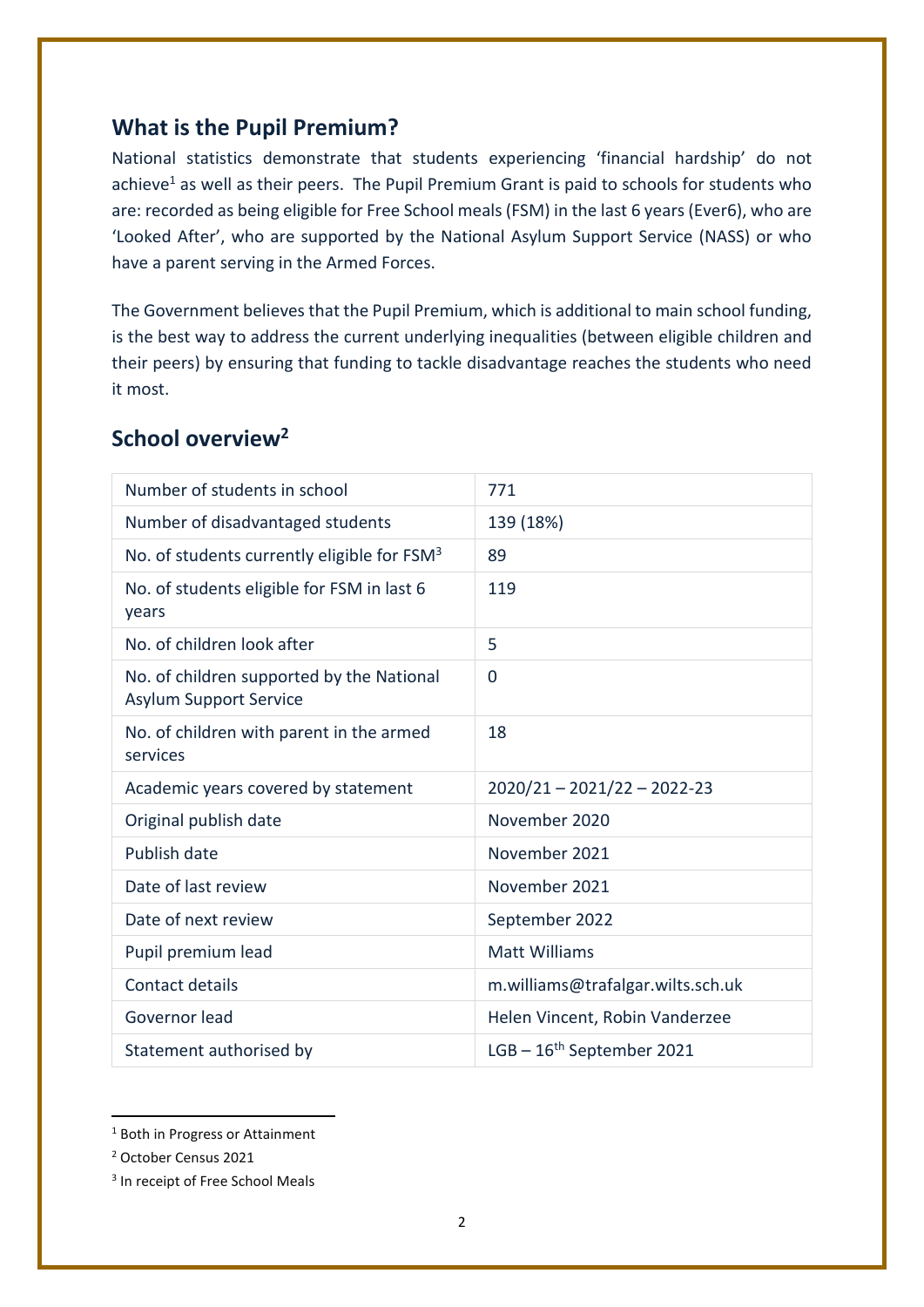# **Funding overview**

**.** 

| Pupil premium allocation last academic year                                           | £127,800             |
|---------------------------------------------------------------------------------------|----------------------|
| Pupil premium allocation this academic year                                           | £123,950 (Estimated) |
| Recovery premium funding allocation this<br>academic year                             | £14,000 (Estimated)  |
| Total allocation for this academic year                                               | £137,950 (Estimated) |
| Allocation for children who have a parent<br>serving in the armed forces <sup>4</sup> | £3500                |

<sup>&</sup>lt;sup>4</sup> Funding included in the total allocation. Services Premium is used to pay or schools mentoring programme.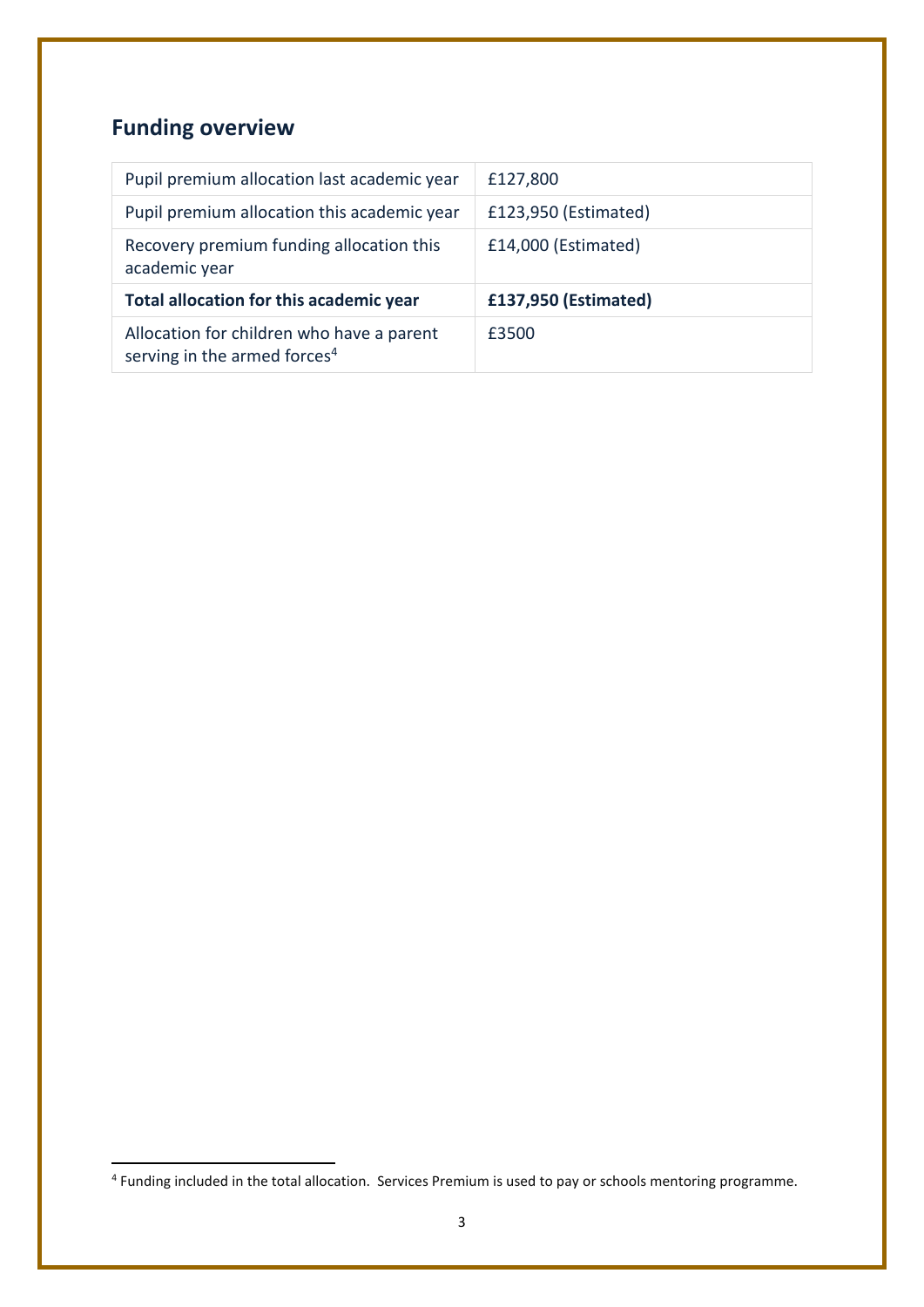# **Part A: The Pupil Premium Strategy – The statement of intent**

## Trafalgar School Pupil Premium Charter

Our intention is that all students, irrespective of their background or the challenges they face, make good progress and attain highly.

Our objectives and aims:

- 1. Teach well so that students develop independence and self-agency, feel success and grow
- 2. Identify barriers and work to remove them so that students are able to take control
- 3. Leverage experiences, students stepping forward rather than back, so that we raise self-esteem through positive experience
- 4. Build networks for students including opportunities for socialisation so that students get a 'foot in door'
- 5. Challenge pre-conceived ideas of what their future might be so that a world of opportunities present themselves

In realising this intent we will:

- Believe in students and expect a lot
- Involve parents

**.** 

- Never assume those students experiencing disadvantage face the same barriers, or have any less potential to succeed, treating every young person's circumstances individually
- Never pity or patronise those students experiencing disadvantage
- Establish a consistent, clear approach to the way that funds are allocated and support given
- Constantly seek out new ideas and share the very best practice
- Monitor the impact of any intervention

#### Pupil Premium measures of success

- 1. Ensuring disadvantaged students' attainment outcomes are on a par with <sup>5</sup>other students nationally.
- 2. Ensuring disadvantaged students have equality of opportunity in accessing all aspects of the curriculum.
- 3. Ensuring that disadvantaged students' progress on to an ambitious Post 16 provision of their choosing.
- 4. Ensuring disadvantaged students have the necessary skills and personal qualities for sustaining themselves in education and training Post 16 and beyond.

<sup>&</sup>lt;sup>5</sup> 'Other students' is the Department of Education term for students who are not eligible for Pupil Premium.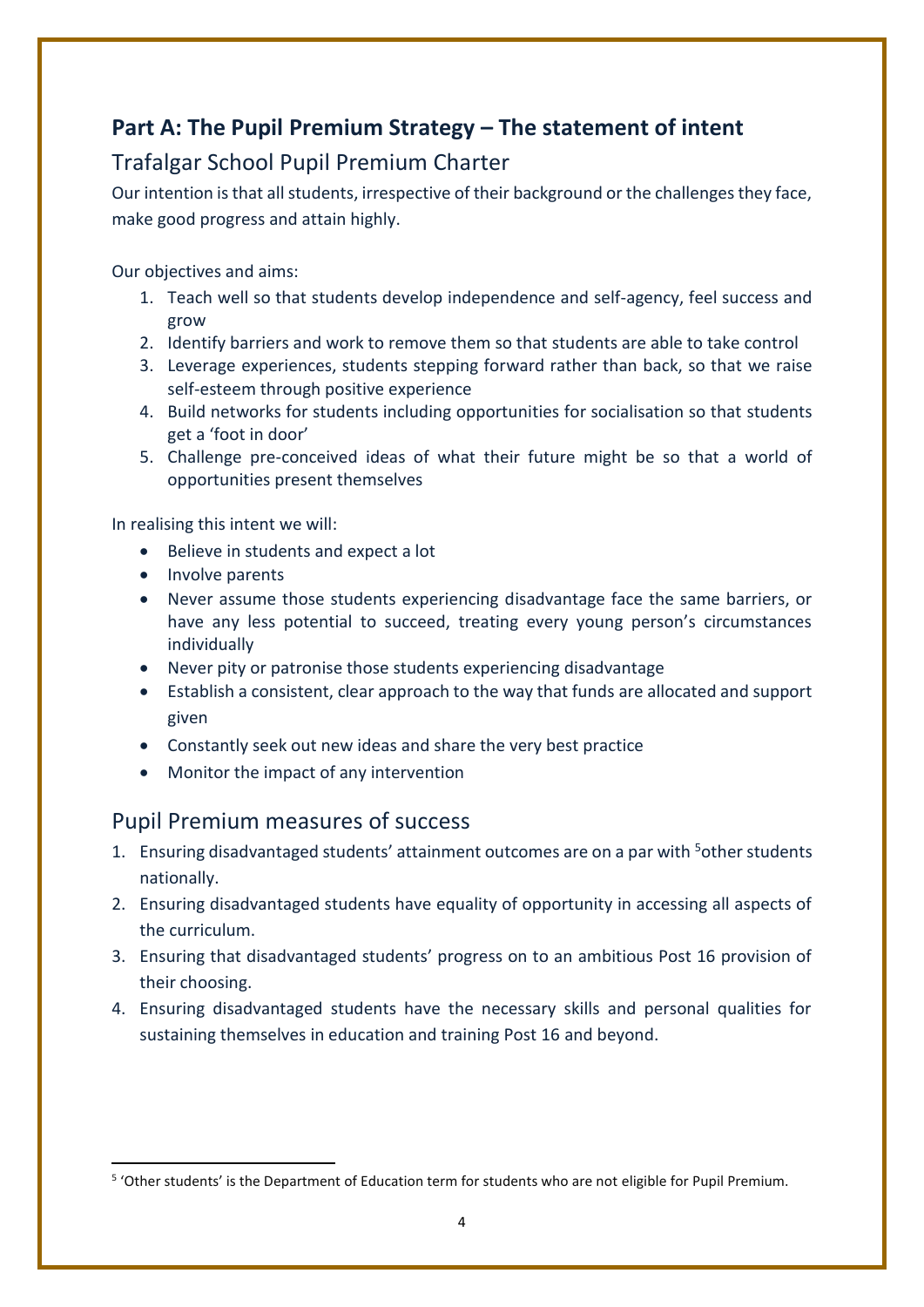#### **Challenges**

- **1.** Students may have **lower attainment on entry** and may already have ground to make up.
- 2. Students may have **low attendance** either through a lack of the necessary support systems at home (bus fares, access to sanitary products, absence parents due to work patterns) or responsibilities within the home environment such as being a Young Carer.
- 3. **Low aspirations and expectations:** Evidence suggests that most young people actually have high aspirations, implying that much underachievement results not from low aspiration itself but from a **gap between the aspirations that do exist and the knowledge and skills that are required to achieve them** (Education Endowment Foundation).
- 4. Disadvantaged students can often **feel undervalued** and that nobody 'believes' in them.
- 5. Students may have **social and emotional issues** resulting in low confidence and selfesteem.
- 6. Student may be first in family to consider Post 16 education or University. Ambition may be low.
- 7. They may have a **Special Educational Need** diagnosed or undiagnosed.
- 8. They may not readily take on positions of responsibility or not be ready or able to take part in co-curricular activities.
- 9. **Homework** can be a big barrier to learning for many students. They simply have no access to a conducive learning environment or don't have the support systems at home to allow them to complete the work.
- 10. There may be a lack of access to **basic learning resources** such as books or revision guides.
- 11. **Significant gaps in learning due to lack of engagement during school closure due to Covid19:** Initial data suggests that disadvantaged students engaged less with online learning during the lockdown period than their peers. This was due to a lack of IT equipment and internet in addition to a lack of parental guidance and support.
- 12. **They make be lacking in cultural capital -** Black and William (2018) argue that: *"Children from working class families, who are only familiar with the restricted code of their everyday language, may find it difficult to engage with the elaborated code that is required by the learning discourse of the classroom and which those from middle class families experience in their home lives."*

*Children born into families who read books, newspapers and magazines, visit museums, art galleries, zoos, take regular holidays, watch the news and documentaries, and talk about current affairs, what they are reading or doing develop what is called cultural capital.*

As part of its Pupil Premium Strategy, the school undertakes a periodic audit of all PP students to ascertain one or more barriers to learning. (1b – Flag System). It is imperative that those who know the students best, and the students themselves, are involved in this process. This information is then used to plan our overall provision and target individual support via an Education Plan for disadvantaged students.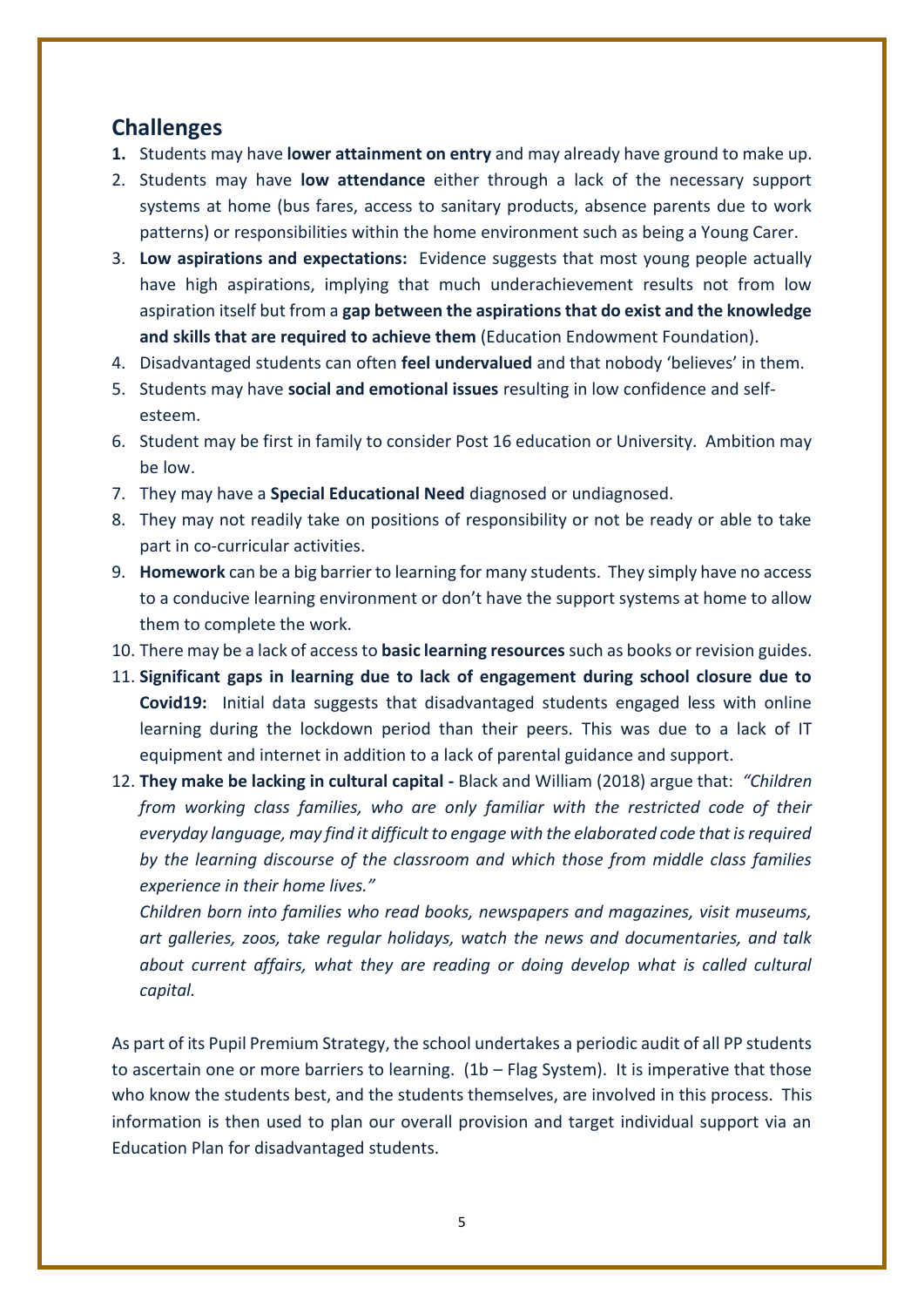| <b>Functional English</b><br>and Maths     | 75% of students to achieve Grade 4 or better in<br>both English and Maths                 | Sept 23 |
|--------------------------------------------|-------------------------------------------------------------------------------------------|---------|
| <b>Attainment 8</b>                        | Achieve national average for attainment for all<br>students (46.7)                        | Sept 23 |
| Good grades in<br><b>English and Maths</b> | 50% of students to achieve Grade 5 or better in<br>both English and Maths                 | Sept 24 |
| Post 16 Education                          | 100% of students' progressing on to an 'ambitious'<br>Post 16 education of their choosing | Sept 22 |
| Post 18 Education                          | 50% of students' progress to further education at 18                                      | Sept 25 |

## **Intended outcomes - Targets for disadvantaged students**

## **Activities in this academic year**

This details how we intend to spend our pupil premium this academic year to address the challenges listed above. Total cost £134,500

# **1. Teaching**

Budgeted cost £21,000

|    | <b>Activity</b>                    | <b>Evidence that supports this</b>  | <b>Cost</b> | <b>Challenge</b> |
|----|------------------------------------|-------------------------------------|-------------|------------------|
|    |                                    | approach                            |             | number(s)        |
|    |                                    |                                     |             | addressed        |
|    | Deployment of staff and            | Third Space Learning, February      | £12K        | 3, 4, 7          |
|    | leadership (MWi <sup>6</sup> ) in: | 2021: The intelligent use of data   |             |                  |
| a) | Promoting an ethos of              | is essential. It is not enough to   |             |                  |
|    | achievement for all.               | know how many students there        |             |                  |
|    | b) Meeting individual learning     | are in receipt of the funding, they |             |                  |
|    | needs through: identifying         | need to be individually             |             |                  |
|    | individual vulnerabilities and     | recognised and their particular     |             |                  |
|    | needs (through the schools         | needs identified. This helps        |             |                  |
|    | 'Flag' system). Early              | schools to avoid the assumption     |             |                  |
|    | intervention approach.             | that all such pupils are low        |             |                  |
| c) | Identifying what might help a      | achieving. If a disadvantaged       |             |                  |
|    | student in the next steps in       | child is achieving well, then the   |             |                  |
|    | their learning regardless of       | funding is there to help him or     |             |                  |
|    | whether they are performing        | her achieve even more highly.       |             |                  |
|    | below, at or above                 |                                     |             |                  |
|    | expectation.                       |                                     |             |                  |
| d) | Monitor PP progress through        |                                     |             |                  |
|    | lesson scrutiny and 'book          |                                     |             |                  |
|    | looks' and providing feedback.     |                                     |             |                  |

<sup>6</sup> 1 day per week

**.**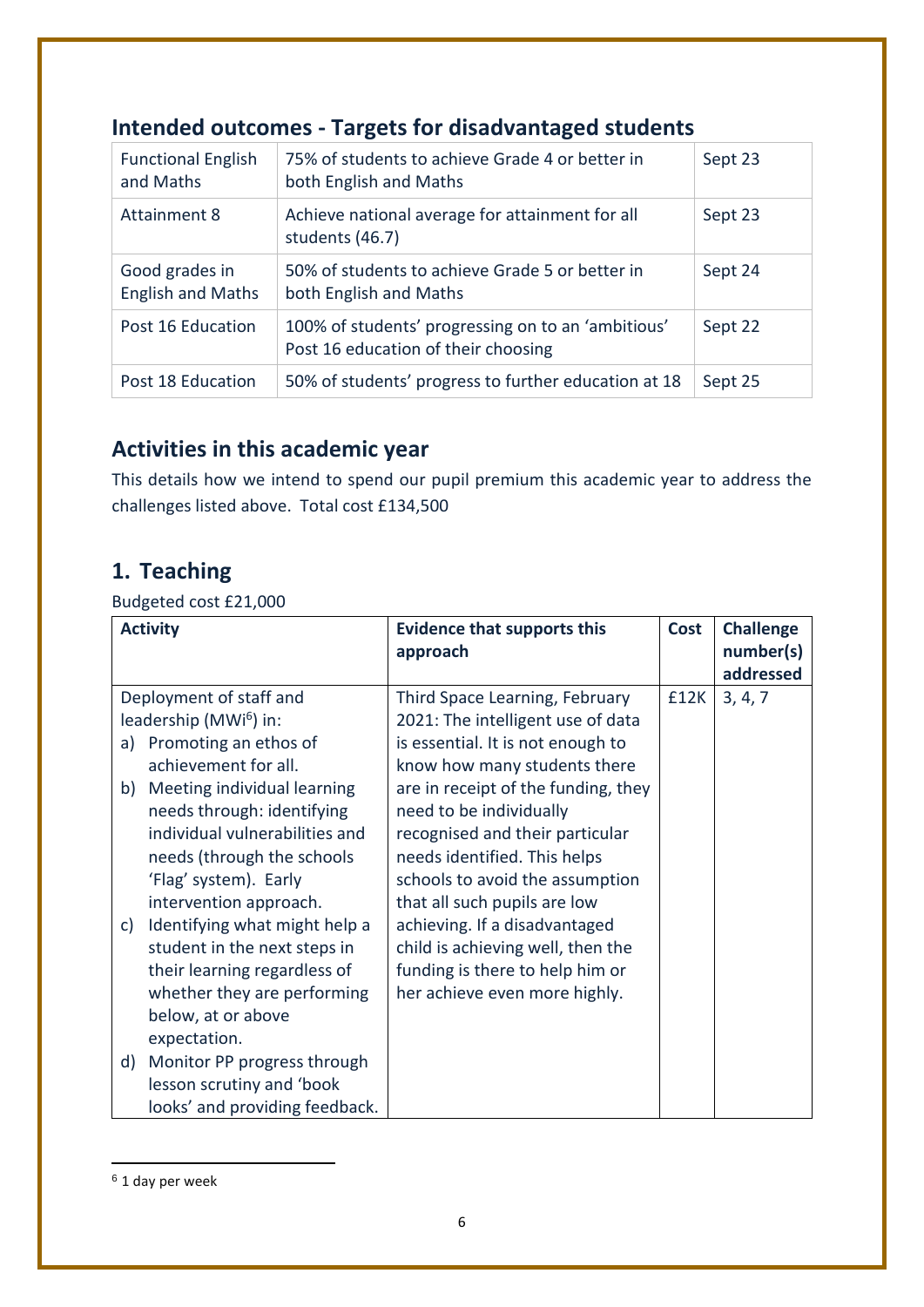| e) | Developing PPD networks             |                                     |     |             |
|----|-------------------------------------|-------------------------------------|-----|-------------|
|    | including neighbouring              |                                     |     |             |
|    | schools, school clusters,           |                                     |     |             |
|    | online and national events.         |                                     |     |             |
| f) | Sharing 'best practice'.            |                                     |     |             |
| g) | Evaluating the effectiveness        |                                     |     |             |
|    | of our provision and sharing        |                                     |     |             |
|    | learning with all staff.            |                                     |     |             |
|    | Providing consistently high         | According to the EEF Attainment     | £4K | 1, 3, 9, 12 |
|    | standards of quality teaching for   | Gap Report (2018) the, quality of   |     |             |
|    | all (Quality First Teaching)        | teaching is one of the biggest      |     |             |
|    | through effective CPD:              | drivers of pupil attainment,        |     |             |
|    | a) High expectations and            | particularly for those from         |     |             |
|    | challenging targets                 | disadvantaged backgrounds. It is    |     |             |
| b) | Supporting metacognition and        | crucial, therefore, that schools    |     |             |
|    | independent learning                | focus all their resources (not just |     |             |
| C) | Closely monitoring student          | the Pupil Premium) on proven        |     |             |
|    | performance, formatively and        | ways of improving teaching, such    |     |             |
|    | summative                           | as tried and tested continuing      |     |             |
| d) | Embedding assessment for            | professional development            |     |             |
|    | learning systems                    | courses and feedback methods.       |     |             |
| e) | Tailoring teaching to need          |                                     |     |             |
| f) | Developing cultural capital         |                                     |     |             |
|    | Building cultural capital through a | According to the EEF Toolkit,       | £5K | 12          |
|    | whole school approach to Literacy   | communication and language          |     |             |
|    | see the 'Principles of Literacy'.   | approaches emphasise the            |     |             |
|    | Including 'The Great Big Read'      | importance of spoken language       |     |             |
|    |                                     | and verbal interaction for young    |     |             |
|    |                                     | children. They are based on the     |     |             |
|    |                                     | idea that children's language       |     |             |
|    |                                     | development benefits from           |     |             |
|    |                                     | approaches that explicitly          |     |             |
|    |                                     | support communication through       |     |             |
|    |                                     | talking, verbal expression,         |     |             |
|    |                                     | modelling language and              |     |             |
|    |                                     | reasoning.                          |     |             |

# **2. Targeted academic support**

Budgeted cost £64,500

| <b>Activity</b>                   | <b>Evidence that supports this</b><br>approach | Cost | <b>Challenge</b><br>number(s)<br>addressed |
|-----------------------------------|------------------------------------------------|------|--------------------------------------------|
| Key Stage 3 - Targeted support    | According to Galton et al (1999),              | £25K | -1                                         |
| for students below in English and | almost 40% of children fail to                 |      |                                            |
| Maths. Dedicated intervention     | make expected progress during                  |      |                                            |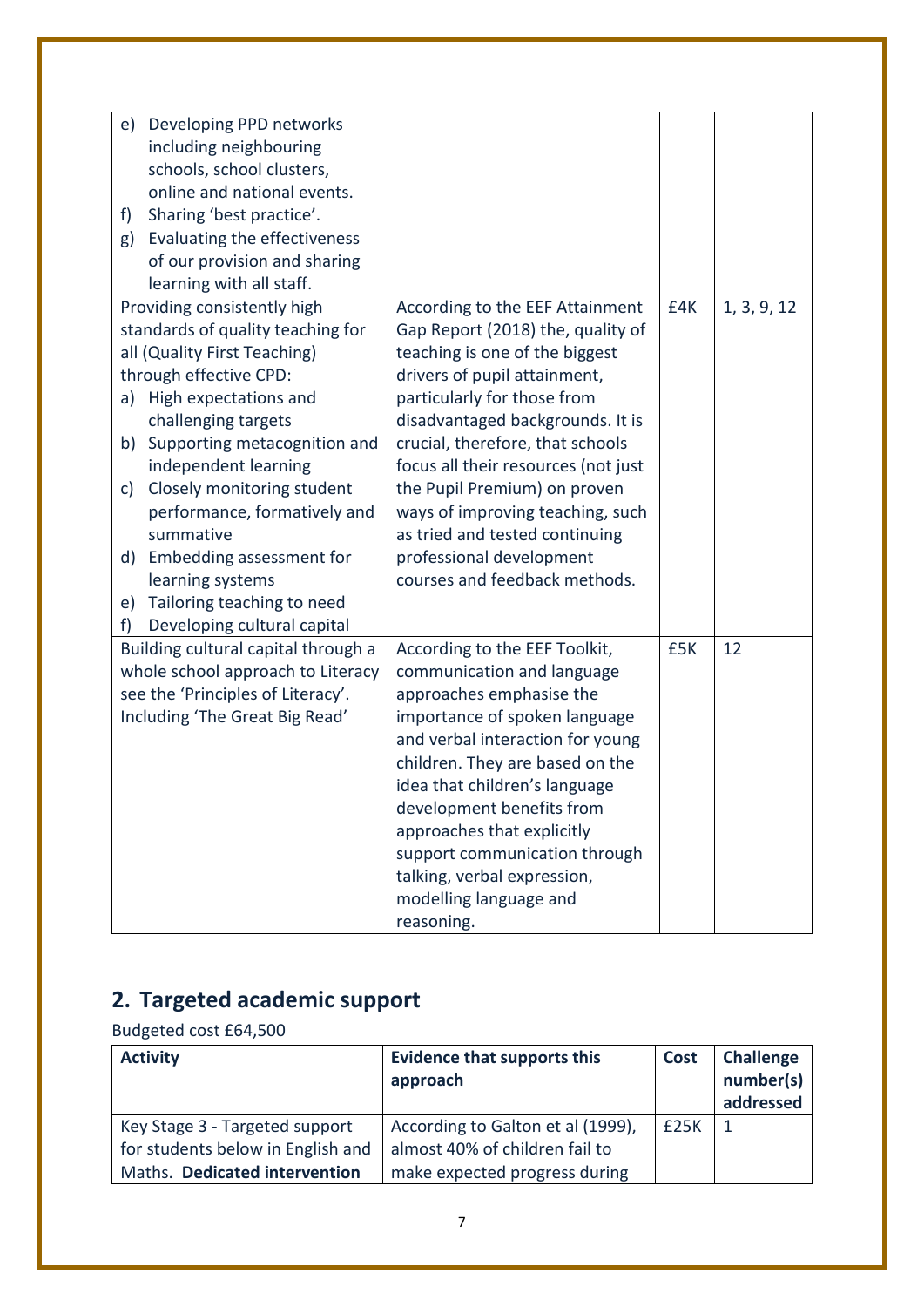| teacher, based in Learning<br>Support (TG)                                                                                                 | the year immediately following a<br>change of schools, and                                                                                      |             |         |
|--------------------------------------------------------------------------------------------------------------------------------------------|-------------------------------------------------------------------------------------------------------------------------------------------------|-------------|---------|
| Fund a Transition Coordinator to<br>ensure a smooth transition for<br>PPD students and their families.<br>(DF <sup>7</sup> )               | Department for Education data<br>from 2011 shows that average<br>progress drops between Key<br>Stage 2 and 3 for reading, writing<br>and maths. | £6.5K       | 1, 2, 5 |
| Year 11 subject specific<br>intervention programme after<br>school and during tutor time in<br>English (NB) and Maths (MG/IL)              | According to the EEF Attainment<br>Gap Report (2018), targeted<br>small group and one-to-one<br>interventions have the potential                | £5K         | 1, 3    |
| Small-group tutoring programme<br>for students in English and Maths<br>at Key Stage 4 $(KA)^8$ . Top-up to<br>the National Tutor Programme | for the largest immediate impact<br>on attainment.                                                                                              | <b>£20K</b> | 3       |
| <b>Reduce class sizes in Key Stage 4</b><br>core subjects. Additional class<br>added for small group<br>intervention.                      |                                                                                                                                                 | £20K        |         |

# **3. Wider strategies**

Budgeted cost £40,000

|    | <b>Activity</b>               | <b>Evidence that supports this</b><br>approach | <b>Cost</b> | <b>Challenge</b><br>number(s) |
|----|-------------------------------|------------------------------------------------|-------------|-------------------------------|
|    |                               |                                                |             | addressed                     |
|    | PPD Student support programme | Motivation is seen as one of the               | E24K        | 3, 4, 6, 8,                   |
|    | including:                    | most important aspects that                    |             | 9                             |
| a) | Opportunities to discuss      | educational practitioners can                  |             |                               |
|    | academic progress             | target to effect engagement and                |             |                               |
| b) | Support in accessing co-      | thereby improve student                        |             |                               |
|    | curriculum opportunities      | outcomes - Classroom Goal                      |             |                               |
| C) | Further Education visits and  | Structure, Student Motivation,                 |             |                               |
|    | workshops                     | and Academic Achievement,                      |             |                               |
| d) | Careers guidance (above and   | Meece et al. (2006)                            |             |                               |
|    | beyond)                       |                                                |             |                               |
|    | Social and emotional support  |                                                |             | 5                             |
|    | strategies <i>i.e.</i> :      |                                                |             |                               |
|    | a) Wellbeing Plan for Young   |                                                |             |                               |
|    | People                        |                                                |             |                               |
|    | b) Working with outside       |                                                |             |                               |
|    | agencies in supporting young  |                                                |             |                               |
|    | people and their families     |                                                |             |                               |

 $7$  1 day per week

1

<sup>8</sup> 70% funded by the national tutoring programme in 2021-22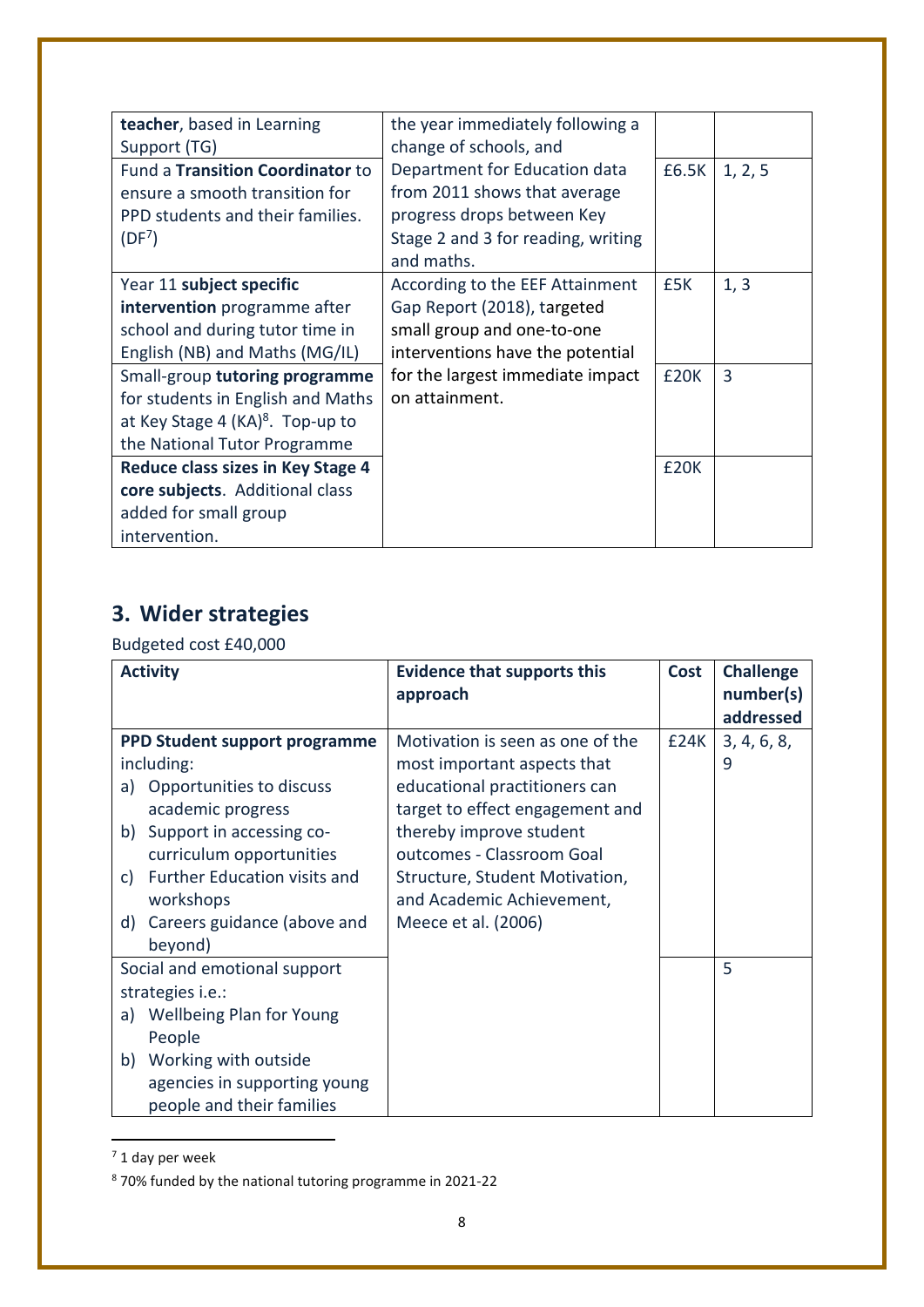| <b>Counselling</b><br>c)           |                                    | £6K |                |
|------------------------------------|------------------------------------|-----|----------------|
| Dedicated time from Attendance     | Absence rates are higher           | £6K | $\overline{2}$ |
| <b>Officer</b> $-1$ day per week   | nationally for pupils who are      |     |                |
|                                    | known to be eligible for claiming  |     |                |
|                                    | free school meals. The overall     |     |                |
|                                    | absence rate for these pupils was  |     |                |
|                                    | 7.6 per cent, compared to 4.3 for  |     |                |
|                                    | non-FSM pupils. The persistent     |     |                |
|                                    | absence rate for pupils who were   |     |                |
|                                    | eligible for FSM (23.6 per cent)   |     |                |
|                                    | was more than twice the rate for   |     |                |
|                                    | those pupils not eligible for FSM. |     |                |
| Investing in resources that boost  |                                    | £4K | 9, 10, 11      |
| a student's learning at home or in |                                    |     |                |
| school, such as laptops, revision  |                                    |     |                |
| guides, revision resources.        |                                    |     |                |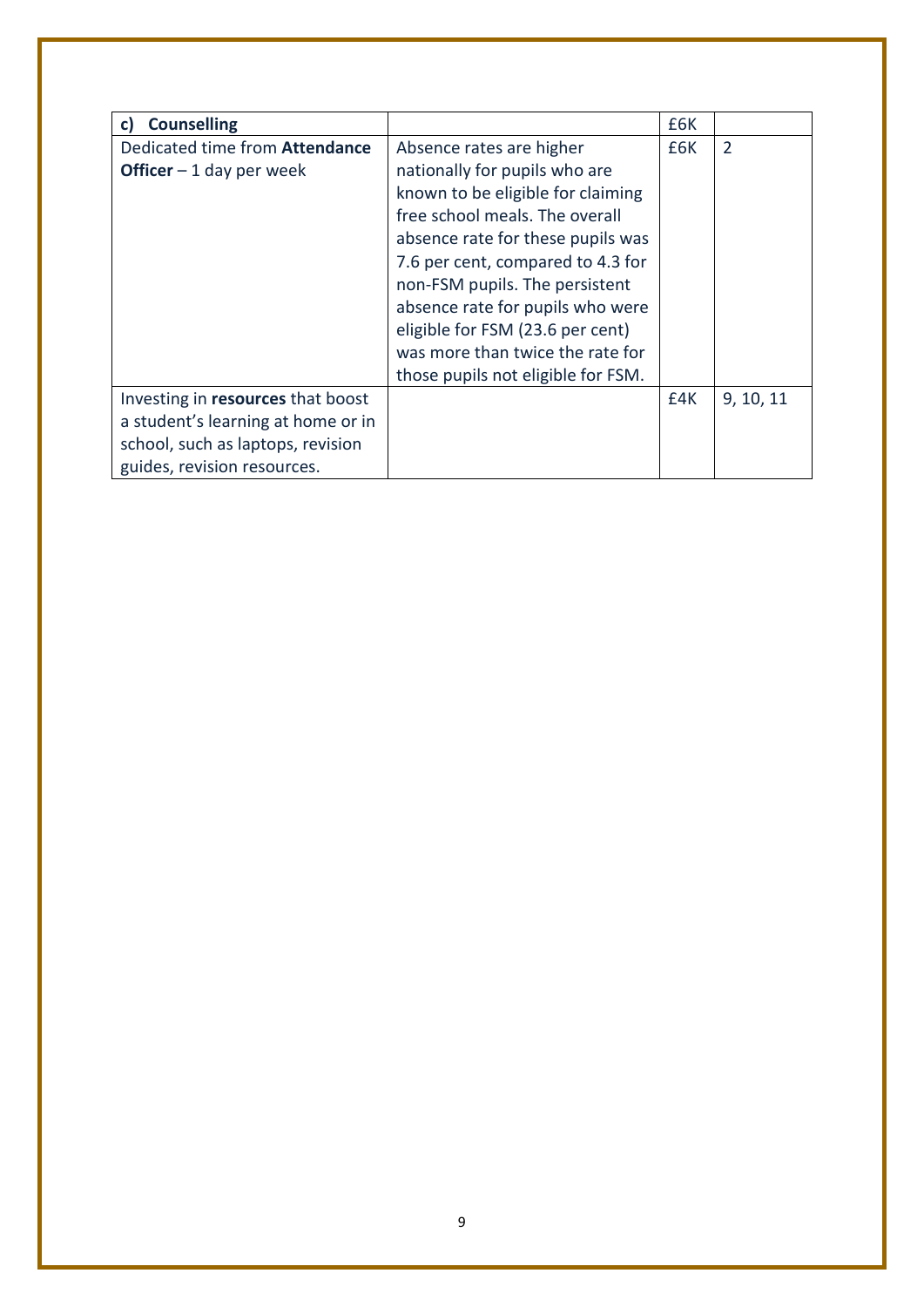## **Part B: Review of outcomes in the previous academic year**

#### Pupil premium strategy outcomes 2020-21

What impact did the Pupil Premium Strategy have on Year 11 Academic performance in 2021?

The following graph shows the academic progress of disadvantaged students compared to other students. A score greater than 0.0 is progress above the national average for all students.



Disadvantaged students made progress above the National Average for similar students nationally (-0.32 compared with -0.45 nationally and -0.75 for White British FSM students). Whilst disadvantaged students are making more progress at this school the gap has not yet narrowed as more students make above average progress.

### **Externally provided programmes**

None